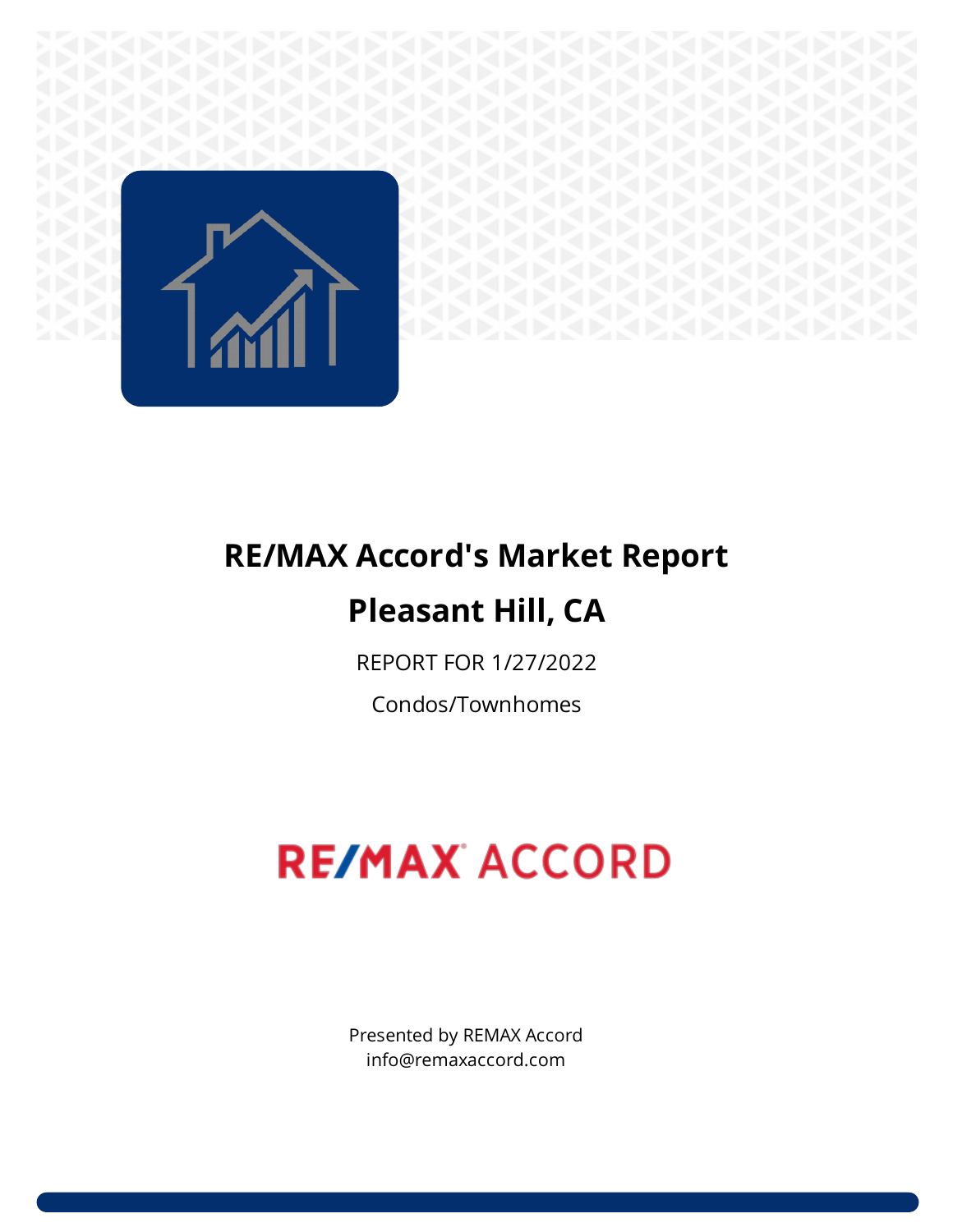**Pleasant Hill, CA**

This week the median list price for Pleasant Hill, CA is \$779,000 with the market action index hovering around 58. This is less than last month's market action index of 65. Inventory has increased to 3.

# Market Action Index

This answers "How's the Market?" by comparing rate of sales versus inventory.



**Strong Seller's Market**

The market has been cooling over time and prices plateaued for a while. Despite the consistent decrease in MAI, we're in the Seller's zone. Watch for changes in MAI. If the MAI resumes its climb, prices will likely follow suit. If the MAI drops consistently or falls into the Buyer's zone, watch for downward pressure on prices.

#### Market Segments

Each segment below represents approximately 25% of the market ordered by price.

| <b>Median Price</b> | Sq. Ft. | <b>Lot Size</b>  | <b>Beds</b> | <b>Bath</b>    | Age | <b>New</b> | <b>Absorbed</b> | <b>DOM</b> |  |
|---------------------|---------|------------------|-------------|----------------|-----|------------|-----------------|------------|--|
| \$779,000           | 1,663   | $0 - 4,500$ sqft | 2           | $\overline{2}$ | 38  | 3          |                 | 0          |  |
| \$779,000           | 1,663   | $0 - 4,500$ sqft | 2           | 2              | 38  |            | $\Omega$        | 0          |  |
| \$779,000           | 1,726   | $0 - 4,500$ sqft | 3           | 3              | 20  |            |                 | 0          |  |
| \$479,000           | 1,011   | $0 - 4,500$ sqft | 2           | 2              | 41  |            |                 | 0          |  |

#### Thu Jan 27 2022 Powered by Altos Research, Inc. | www.altos.re | Copyright © 2022 Altos Research, Inc.

# Real-Time Market Profile

| Median List Price                      |  | \$779,000 |  |  |  |  |
|----------------------------------------|--|-----------|--|--|--|--|
| <b>Median Price of New</b><br>Listings |  | \$779,000 |  |  |  |  |
| Per Square Foot                        |  | 5468 –    |  |  |  |  |
| Average Days on<br>Market              |  | Ω         |  |  |  |  |
| Median Days on<br>Market               |  | O         |  |  |  |  |
| <b>Price Decreased</b>                 |  | $0\%$     |  |  |  |  |
| <b>Price Increased</b>                 |  | 0%        |  |  |  |  |
| Relisted                               |  | 0%        |  |  |  |  |
| Inventory                              |  | -3        |  |  |  |  |
| Median Rent                            |  | \$2,488   |  |  |  |  |
| <b>Market Action</b>                   |  | 58        |  |  |  |  |
| <b>Strong Seller's Market</b>          |  |           |  |  |  |  |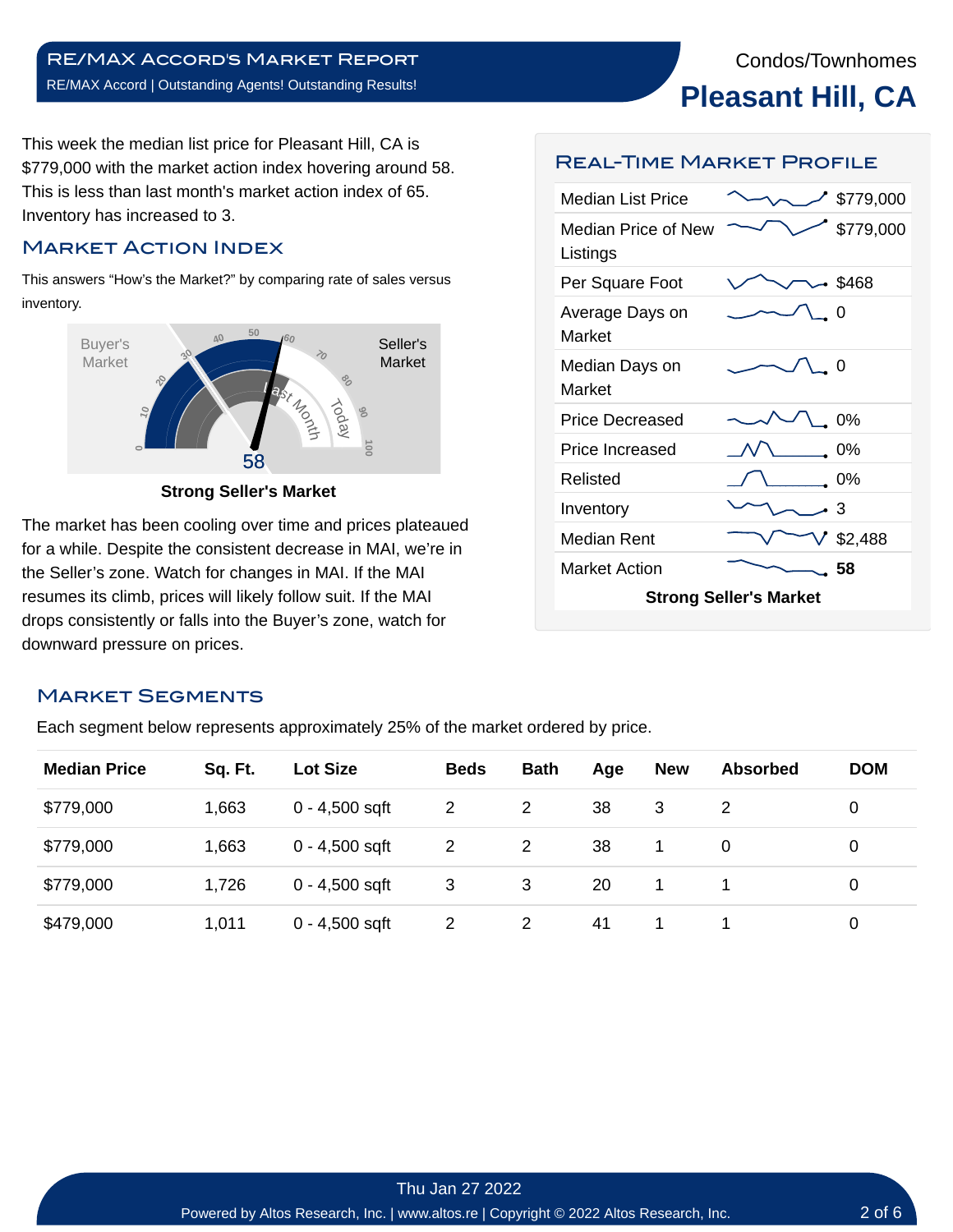Condos/Townhomes **Pleasant Hill, CA**

# **MEDIAN LIST PRICE**

The market seems to have paused around this plateau. The Market Action Index is a good leading indicator for the durability of this trend.



#### **SEGMENTS**

Prices have settled at a price plateau across the board. Prices in all four quartiles are basically mixed. Look for a persistent shift (up or down) in the Market Action Index before prices move from these current levels.

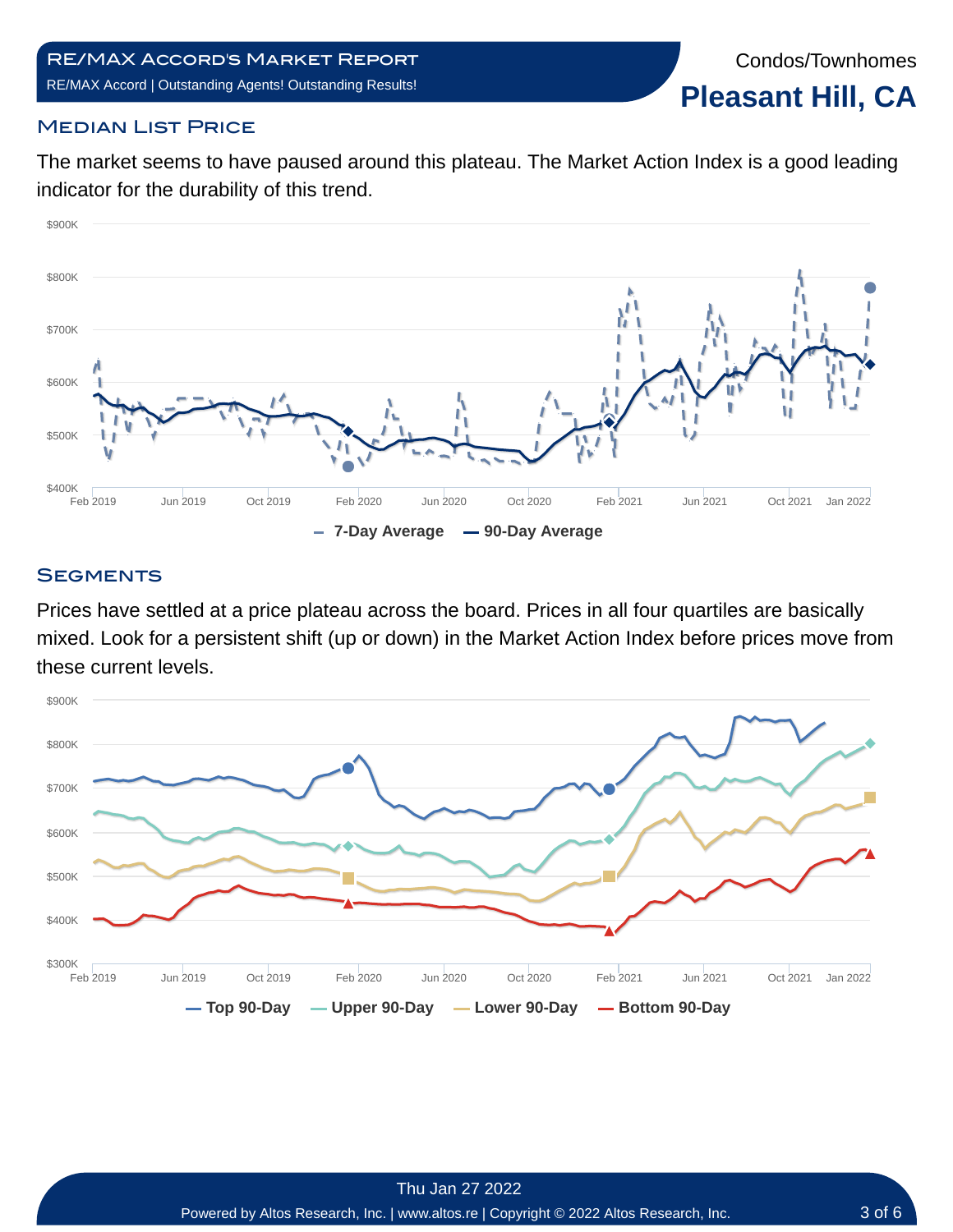#### RE/MAX Accord's Market Report RE/MAX Accord | Outstanding Agents! Outstanding Results!

Condos/Townhomes **Pleasant Hill, CA**

#### **PRICE PER SQUARE FOOT**

The market plateau is seen across the price and value. The price per square foot and median list price have both been reasonably stagnant. Watch the Market Action Index for persistent changes as a leading indicator before the market moves from these levels.



# **INVENTORY**

Inventory has been falling in recent weeks. Note that declining inventory alone does not signal a strengthening market. Look to the Market Action Index and Days on Market trends to gauge whether buyer interest is changing with the available supply.

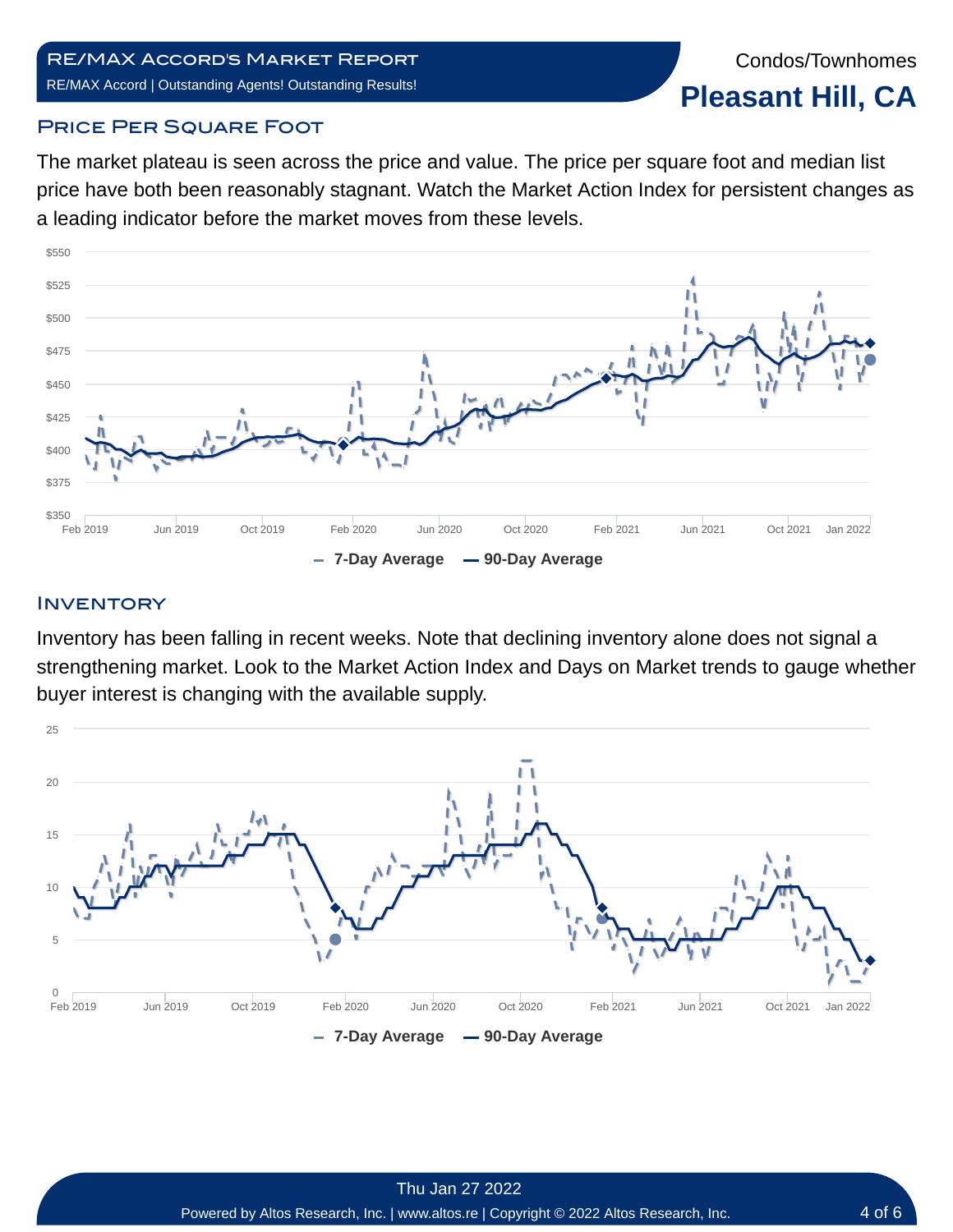#### RE/MAX Accord's Market Report RE/MAX Accord | Outstanding Agents! Outstanding Results!

#### Market Action Index

The market has been cooling over time and prices plateaued for a while. Despite the consistent decrease in MAI, we're in the Seller's zone. Watch for changes in MAI. If the MAI resumes its climb, prices will likely follow suit. If the MAI drops consistently or falls into the Buyer's zone, watch for downward pressure on prices.



#### **MARKET ACTION SEGMENTS**

Not surprisingly, all segments in the market are showing high levels of demand. Watch the quartiles for changes before the whole market changes. Often one end of the market (e.g. the high-end) will weaken before the rest of the market and signal a slowdown for the whole group.